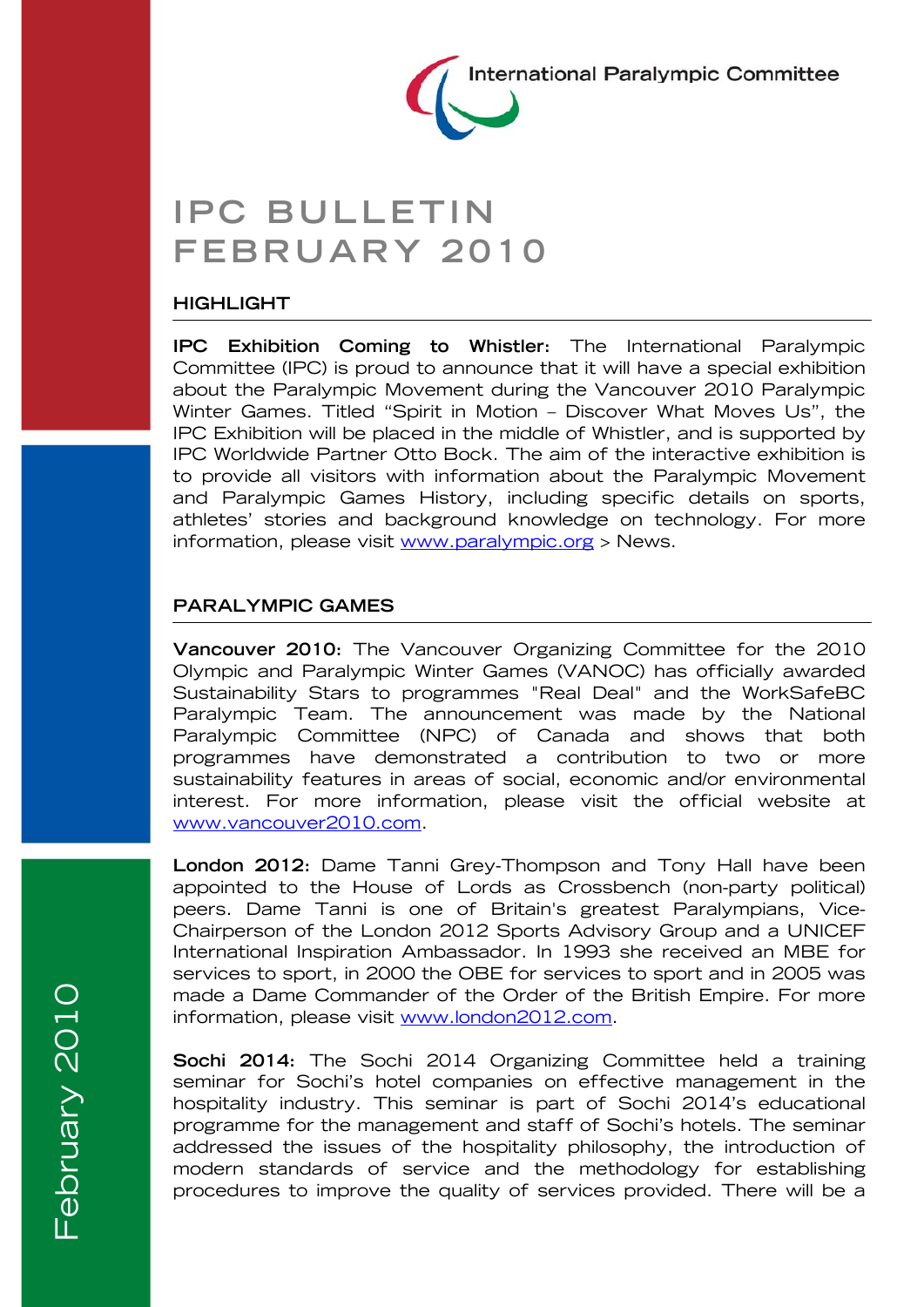

total of 42,437 hotel rooms in all categories available in time for the Sochi 2014 Games. For more information, please visit www.sochi2014.com.

## **FROM THE HEADQUARTERS**

**IPC Governing Board Appoints Chairpersons of IPC Standing Committees:** The IPC Governing Board has appointed the following persons as chairpersons of the respective IPC Standing Committees for the term of 2009-2013: Anti-Doping Committee: Dr. José Antonio (Toni) Pascual (ESP); Audit and Finance Committee: Miguel Sagarra (ESP); Development Committee: Rita van Driel (NED); Legal and Ethics Committee: Alan Dickson (GBR); Medical Committee: Dr. Oriol Martinez (ESP); Paralympic Games Committee: Andrew Parsons (BRA); Sports Science Committee: Dr. Yves Vanlandewijck (BEL); Women in Sport Committee: Tine Rindum Teilmann (DEN). More information on IPC Standing Committees can be found on the official website at www.paralympic.org > News.

**Call to Host IPC Governing Board Meetings:** An official a call for expression of interest is being sent out to all National Paralympic Committee (NPC) Presidents and Secretaries General for hosting future IPC Governing Board meetings. The past has shown that hosting an IPC Governing Board meeting will help an NPC to promote sports for people with a disability in their respective country and strengthen the links to their national authorities. The first possibility to host an IPC Governing Board meeting is in November 2010. Please contact Verena Conrad, IPC Events Manager at verena.conrad@paralympic.org, for further details.

**IPC Membership Fees:** Invoices for Membership Fee will be sent out this week to all members. Payment must be received before 31 March 2010 in order to secure all Membership rights including participation in IPC sanctioned competitions. Payment after that date may result in suspension. For more information, please contact Frederic Herrmann at frederic.herrmann@paralympic.org.

**Vancouver 2010 Team Uniform Pre-Inspection Reminder:** The IPC would like to invite all National Paralympic Committees (NPCs) to upload their Vancouver 2010 Team Uniform Proposals for pre-inspection to PIDAS (http://www.paralympic.org/pidas) to ensure that they follow IPC guidelines. The "IPC Manufacturer Identification Guidelines - Vancouver 2010 Paralympic Winter Games" can be found at http://www.paralympic.org/Paralympic\_Games/Vancouver\_2010. If you have any questions and to avoid any non-conformity issues beforehand, please contact Ms. Carolin Jansen, IPC Marketing & Communications Coordinator at carolin.jansen@paralympic.org.

**PAGE 2**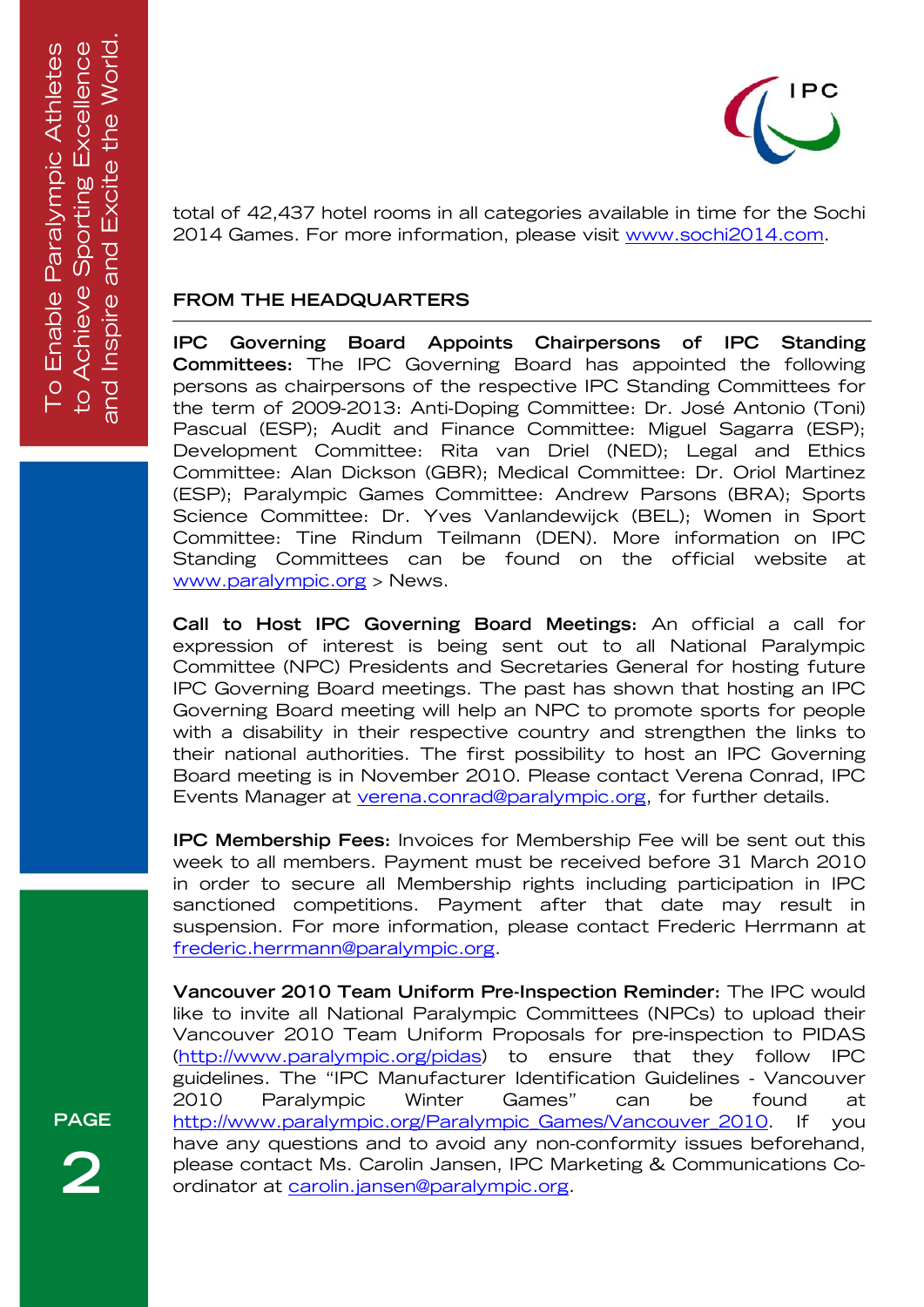

**Athletes' Council Candidates Set For Vancouver Elections:** A total of six athletes have been confirmed as candidates in the upcoming IPC Athletes' Council (AC) Elections during the Vancouver 2010 Paralympic Winter Games. The IPC AC Elections take place from 10-19 March 2010 at the Voting Centres in the Vancouver and Whistler Paralympic Villages. Winter athletes at this time will have the opportunity to participate in the voting process during the Vancouver 2010 Paralympic Winter Games. For more information, please contact Ms. Verena Conrad at verena.conrad@paralympic.org.

**Extensive Coverage of Vancouver Paralympics on ParalympicSport.TV:**  ParalympicSport.TV, the IPC's Internet TV channel, will be offering the most comprehensive live coverage ever of the Paralympic Winter Games. ParalympicSport.TV will broadcast from the Vancouver 2010 Paralympic Winter Games everyday from 12-21 March 2010, with all Paralympic sports covered in the programming, either live or delayed. This coverage will also be made available as Video on Demand (VOD) after the events. Paralympic fans can now easily inform themselves about the Paralympic Games and the Paralympic Movement, as well as watch Paralympic video clips without any trouble. For a sneak preview of what will be available on the IPC's Internet TV channel, please visit www.ParalympicSport.TV.

**Project Review Sees Commitment From Guangzhou:** The IPC held a thorough Project Review on 22 January in support of the upcoming Guangzhou 2010 Asia Para Games in China. The Project Review focused on venue planning, transportation planning and IT solutions for the Guangzhou 2010 Asia Para Games in the presence of a delegation from the Asian Paralympic Committee (APC) led by Malini Rajasegaran, APC Secretary General. Also in attendance was a group of experts from the IPC and APC on accessibility, sport and IT. For more information, please visit www.paralympic.org > News.

**Visa Extends Support of Paralympic Games Through 2012:** Visa Inc. announced on 19 January the renewal of its partnership with the IPC through 2012, which includes the Vancouver 2010 Paralympic Winter Games and the London 2012 Paralympic Games. Visa, the first Worldwide Partner of the IPC and sponsor of four Paralympic Games since 2002, remains the official payment service and only card accepted at all Paralympic Games venues to purchase Paralympic tickets, official Games merchandise, or food and beverages in venues. For more information, please visit www.paralympic.org > News.

**PAGE** 

**3** 

# **FROM THE NPCs**

**Iran:** The National Paralympic Committee (NPC) of Iran held its General Assembly in Tehran, Iran, on 7 February, electing a new Board and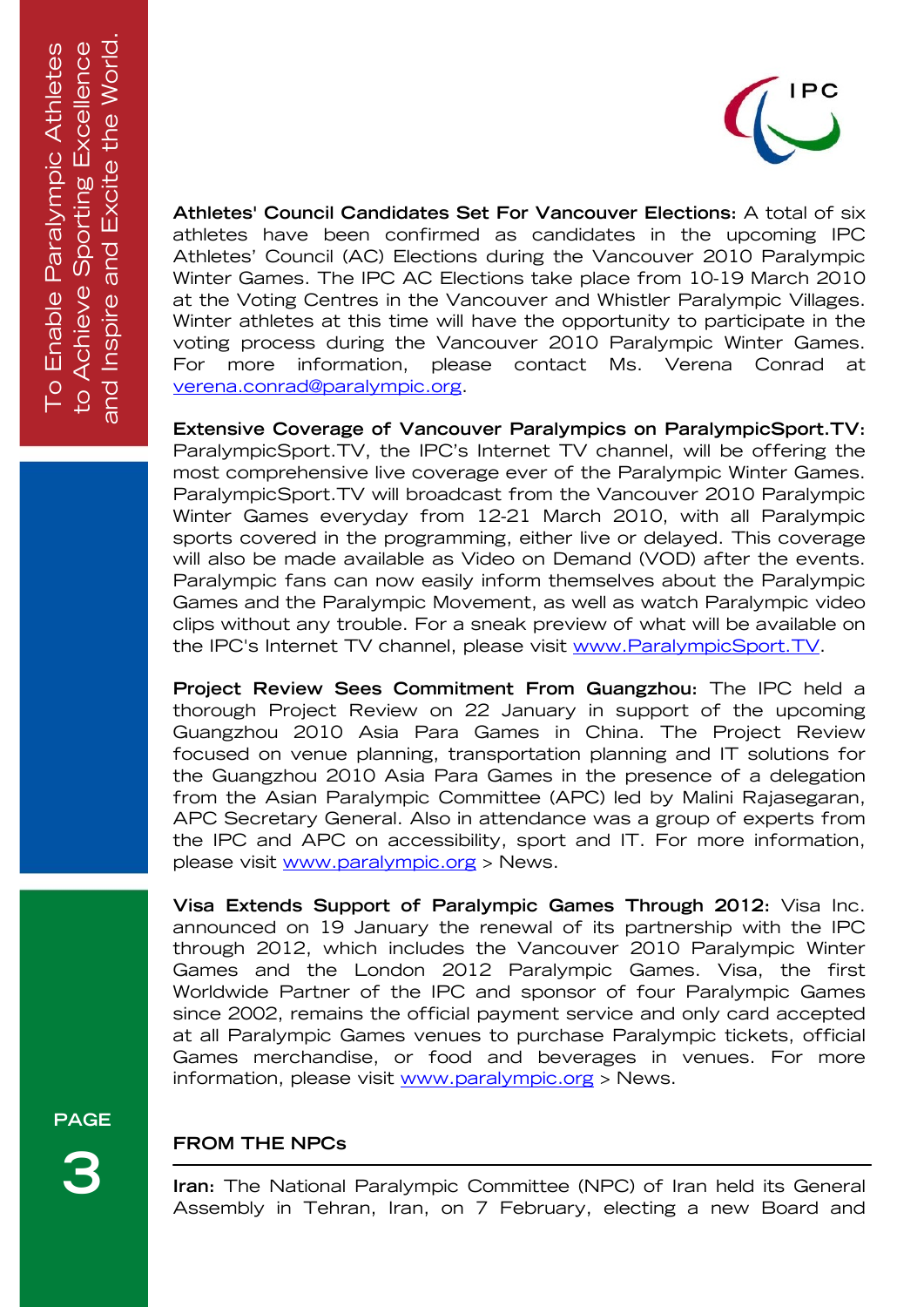

Executive Committee for 2010. The newly elected Board Members include Mr. Mahmoud Khosravivafa as President, Mrs. Fatemeh Rakhshani as first Vice President, Dr. Ghafour Karegari as second Vice President, Mr. Gholamresa Ebrahimi as Secretary General, and Dr. Jahangir Fadaei as Treasurer. For more information please visit www.npc.ir.

**Ireland:** The Paralympic Council of Ireland has announced O'Neills Irish International Sportswear Company as Official Kit Supplier to the Irish Paralympic Team for the London 2012 Paralympic Games. The announcement sees O'Neills continue with their extensive support for Irish Paralympic Sport which began in the build up to the very successful Beijing 2008 Games. The deal will provide significant in-kind support, with O'Neill's ensuring Irish athletes have specially designed ceremony, training and competition clothing at the London 2012 Paralympic Games. For more information, please visit www.pcireland.ie.

**Canada:** The President of the National Paralympic Committee (NPC) of Canada, Carla Qualtrough, has been named to the list of Most Influential Women in Sport and Physical Activity in Canada for 2009. Carla Qualtrough is entering her second term as President of NPC Canada, where she has led an organizational review, and implemented a new leadership model that has positioned the committee to take full advantage of the opportunities presented by the 2010 Olympic and Paralympic Games. For more information, please visit www.paralympic.ca.

**Russia:** Patriarch Kirill of Moscow and All Russia conducted a prayer service in the Cathedral of Christ the Savior for the Russian Paralympic team on the eve of their departure to Vancouver. Patriarch Kirill told athletes after the prayer service that he wished everyone spiritual strength, and that it can compensate physical disability. He said that all victories are based on it, and the strongest in spirit is always the winner. The Patriarch believes Paralympians prove to the world "their victory over themselves" with the very fact that they participate in sport competitions. For more information, please visit www.paralymp.ru.

#### **FROM THE SPORTS**

**Arta Terme Hosts IPC Alpine Skiing European Cup Finals:** The 2010 IPC Alpine Skiing European Cup in Arta Terme, Italy, finished on 14 February with races in Giant Slalom, Slalom and Super Combined rounding up the competition. The Giant Slalom event on 12 February saw Henrieta Farkasova (SVK) with guide Natalia Subrtova dominating the Women's Visually Impaired category. For more information and results of the 2010

**PAGE** 

**4**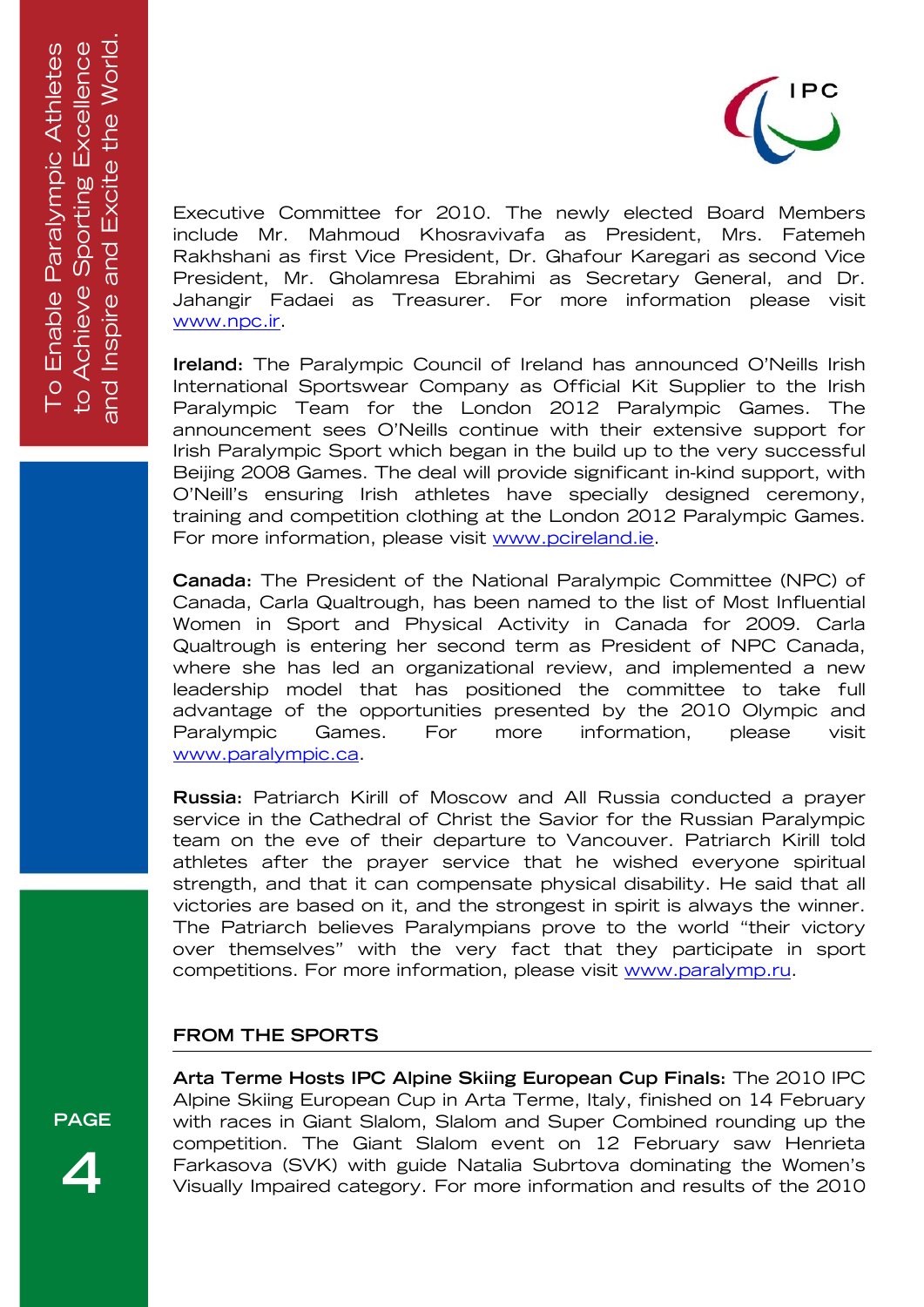

IPC Alpine Skiing European Cup Finals, please visit www.skieuropeancup.com.

**Nordic Athletes Finish World Cup Finals in Oberried:** A total of 150 athletes from 18 different countries gave their best performances from 4-7 February as the 2010 IPC Biathlon and Cross-Country Skiing World Cup Finals finished in Oberried, Germany. The final day saw the short distance (7.5km) competition in Biathlon. In the Men's Visually Impaired (B1-3) category, Belarus' Vasili Shaptsiaboi (B2) took first with his guide Mikalai Shablovski at a 20:29.9 result. For more information, please visit the official website at www.ipc-nordicskiing.org.

**Powerful Races at World Cup in Bessans:** A total of 135 athletes from 19 different countries finished with strong performances at the 2010 IPC Biathlon & Cross-Country Skiing World Cup in Bessans, France. In the Women's Cross-Country Skiing Sprint competition on 28 January, Paralympian Ambassador Verena Bentele (GER, B1) took first with her guide Thomas Friedrich. Coming in second and third were Belarus' Sviatlana Sakhanenka (B3) with her guide Imar Matlakhou and Russia's Mikhalina Lysova and her guide Alexey Ivanov respectively. For more information, please visit the official website at www.ipc-nordicskiing.org.

**World Cup Finishes in Sestriere:** The 2010 IPC Alpine Skiing World Cup in Sestriere, Italy, finished on 24 January with races in Super-G and Super Combined rounding out the competition. The Super-G event on 23 January had a total of 102 athletes from 19 different countries. Some athletes repeated their high level wins like in the Men's Visually Impaired category with Canada's Chris Williamson (B3) and guide Nick Brush taking first with their time of 1:23.67. Slovakia's Jakub Krako (B2) with guide Juraj Medera came in second, and Spain's Jon Santacana with guide Miguel Galindo came in third. For more information, please visit the official website at www.ipc-alpineskiing.org.

#### **FROM THE COMMITTEES AND COUNCILS**

**IPC Swimming Ready For 2010:** The IPC Swimming Sport Technical Committee (STC) conducted its first meeting of the year in Bonn, Germany, from 29-31 January. The three days of productive meetings gave the IPC Management Team an opportunity to meet with STC members to discuss the success of 2009 and look ahead to this year and the upcoming competitions. Some of the major outcomes included a revision of the IPC Swimming Rules and Regulations and the appointment of officials for the 2010 IPC Swimming World Championships in Eindhoven, the Netherlands. For more information, please visit the official website at www.ipc-swimming.org.

**PAGE 5**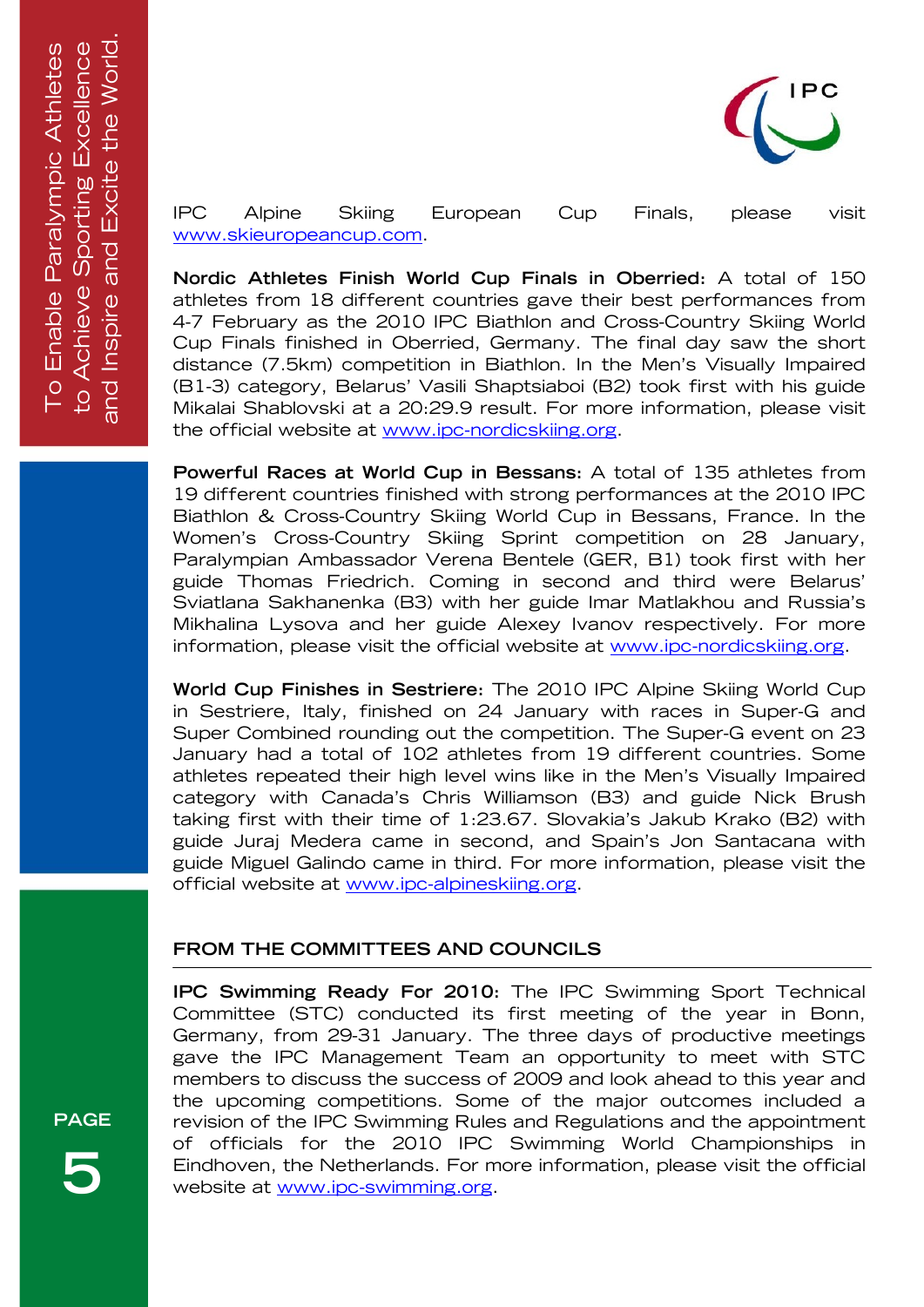

**Wheelchair Dance Sport STC Meets in Bonn:** The IPC Wheelchair Dance Sport Technical Committee (STC) conducted its annual meeting in Bonn, Germany, from 22-24 January. The IPC Management Team met with STC members to discuss plans for 2010, as well as for the next three years regarding competitions and education opportunities for adjudicators, classifiers and coaches. Several topics held much of the discussion including the business plan, classification, development, the International Dance Sport Federation (IDSF) co-operation, licensing programme and education. For more information, please visit the official website at www.ipc-wheelchairdancesport.org.

**New Committee Elected to Para-Archery:** The International Archery Federation (FITA) Para-Archery Committee has been elected and has begun the year with many plans over the next months after meeting in Lausanne, Switzerland. The first meeting of the year had in attendance new Para-Archery Committee members Rita Van Driel (Chairperson), Pauline Betteridge, Carole Hicks, Marco Carpignano and Hans-Peter Werlen. FITA Secretary General Tom Dielen and FITA Events Director Juan Carlos Holgado were also at the first part of the meeting to discuss upcoming competitions. For more information, please visit the official website at www.archery.org.

**New Governing Board Elected at Assembly of the African Region:** The African Sports Confederation of Disabled (ASCOD) has elected a new Governing Board (GB) at its General Assembly which took place on 24 January. Results of the election were Leonel da Rocha (Angola) as ASCOD President, Jose Rodrigo (Cape Verde) as Secretary General, and Rigbi Khaled (Libya), Elouni Hamid (Morocco) and Sarel Marais (South Africa) as the three Vice Presidents. For more information, please visit the official website at www.ascod.org.

**Young Athletes Encouraged in Germany:** Deutsche Bahn (DB), the railway company in Germany, has announced a special pilot programme to encourage all young athletes to start their training for the Paralympic Games. Announced during a press conference in Frankfurt, Germany, on 5 February, DB together with the German Paralympic Committee will be working together on this integration project for children and youth with a disability to improve their sporting skills. Fore more information on the programme, please contact Stefanie Grunberg at stefanie.grunberg@deutschebahn.com.

# **MISCELLANEOUS**

**Wheelchair Dancing on BBC3:** A new series on Wheelchair Dance Sport started 11 February on BBC3, pairing six celebrities with six wheelchair users in a dance competition. Called "Dancing on Wheels", the celebrities

**PAGE** 

**6**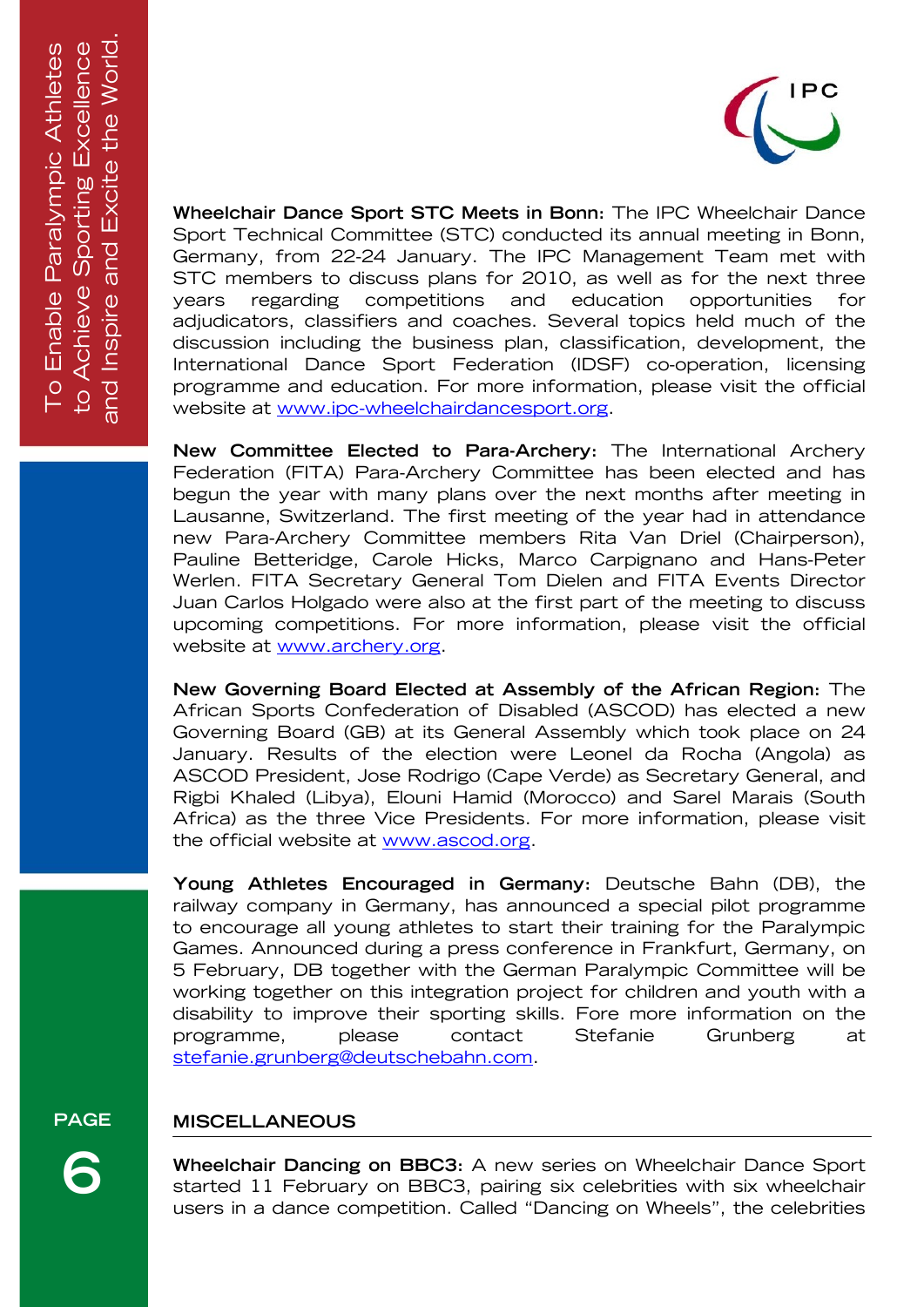

learn about the art of wheelchair dancing and the winning couple join the Great Britain Team at the Wheelchair Dance Sport European Championships. The first episode had three couples learn the Cha Cha Cha, and the other three took on the Tango. For more information about BBC3, please visit http://www.bbc.co.uk/dancingonwheels.

**Nominees for 2009 Laureus World Sports Awards Announced:** The Laureus World Sports Academy has announced the six nominations for the World Sportsperson of the Year with a Disability category for the Laureus World Sports Awards 2010: Justin Eveson (Australia), Wheelchair Basketball; Kurt Fearnley (Australia), Athletics; Gizem Girismen (Turkey), Archery; Shingo Kunieda (Japan), Wheelchair Tennis; Michael Teuber (Germany), Cycling; Natalie Du Toit (South Africa), Swimming. For more information, please visit the official website at www.laureus.com.

**IWTA Awards Coach of the Year to Geraint Richards:** Geraint Richards from Great Britain has been awarded as the 2009 International Wheelchair Tennis Association (IWTA) Coach of the Year. The official announcement occurred from the International Tennis Federation (ITF) and the IWTA and is a testament of the hard work and dedication that Mr. Richards has had in the Paralympic Sport. For more information, please visit www.itftennis.com/wheelchair.

**USADA Launches Anti-Doping Campaign:** The United States Anti-Doping Agency (USADA) has launched a wide-reaching campaign called "I COMPETE CLEAN because…" which aims to encourage athletes and fans of all ages to take a proactive stand for clean and healthy competition. Included in the public service campaign is Paralympian Augusto Perez, who competed in the Wheelchair Curling event at the Torino 2006 Paralympic Games. For more information, please visit www.teamusa.org.

**IPC Athletics World Championships Get Government Boost:** Exactly one year out from the start of the 2011 IPC Athletics World Championships to be held in Christchurch, the New Zealand Government has made a grant of \$400,000 to support the event. Announced by the Prime Minister, John Key, during an inspection of the QE II facilities on 19 January, the event will be a great opportunity for athletes to showcase their potential and the first time it has been held outside Europe. For more information, please visit www.ipcathleticsworldchamps.com.

**PAGE** 

**7** 

# **TRIBUTE**

The IPC would like to offer its condolences to the family, friends and colleagues of Clayton Gerein. Clayton was Sask Sport Inc.'s male athlete-